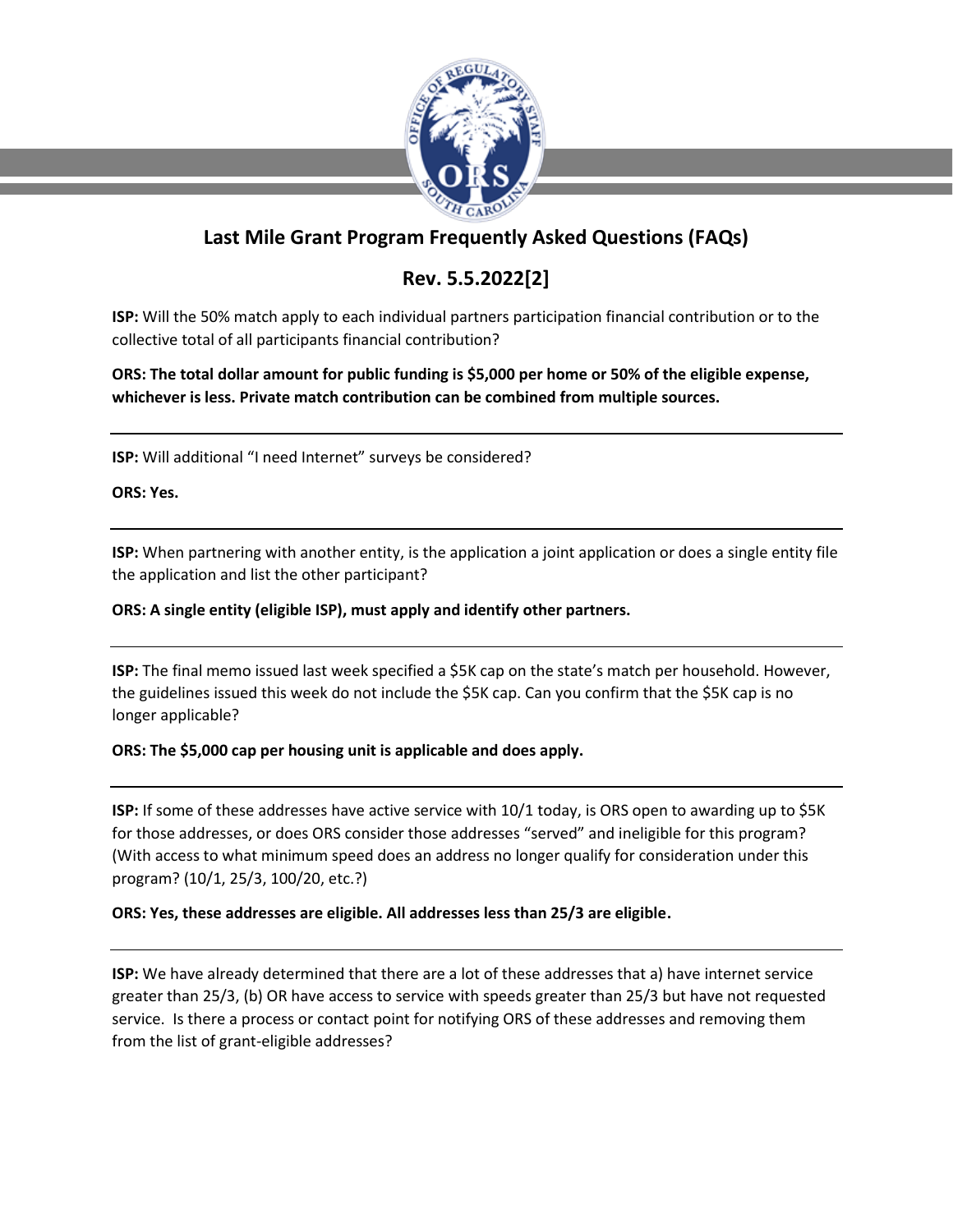**ORS: (a) For those addresses that have service greater than 25/3 (must be cable or fiber), provide to the ORS the type of technology for those addresses. (b)** ORS has received notice that certain addresses are currently serviceable by fiber or cable without a contribution in Aid of Construction (AIC) charge to the consumer. ISP's may notify the ORS that certain addresses are currently serviceable but must do so by no later than 5:00 p.m. Thursday April 28<sup>th</sup>, 2022. A revised list of eligible addresses will be published on Friday April 29<sup>th</sup>, 2022. Those addresses will be shown as redlined.

**ISP:** For addresses that already have access to broadband upon request, will a revised list that excludes those addresses be published or distributed at some specific date so that ISPs know not to waste time examining those?

### **ORS: Yes. See response underlined above.**

**ISP:** In the paragraph you mention the following *"While reviewing this list, if you see an address that you can easily connect to within 10 days using your own funds"* 

- Is this 10 business or calendar days?
- Is this 10 Day a requirement? (Due to some situations, we cannot always guarantee an install within 10 days from receipt of an order).

### **ORS: 10 Business Days is sufficient.**

**ISP:** Is there a way to get the contact information of those addresses that completed the " I Need Internet survey"? This request is only for the addresses that fall within our existing Serving Footprint.

**ORS: Yes. For secure access to the raw data, ISP's can log into the SCDigitalDrive hub site using their ArcGIS Online username and download the data, including contact information. Additionally, the ORS will publish a revised list on April 29th, 2022 that will include complete contact information.** 

**ISP:** Are the only locations available for funding in the Last Mile Grant Addresses and Census Block April 2022 file?

**ORS: No, a minimum of one I Need Internet address must be included in a given grant submission within the proposed project service area. Applicants may submit additional addresses for consideration however they must be within a served area as prescribed in ORS SC Broadband Office September 2021 Eligibility Map (available at: [https://arcg.is/04GS9v1\)](https://arcg.is/04GS9v1). Additionally, a list of eligible 2010 census blocks are available in a second tab within the I Need Internet spreadsheet available for download from the ORS Citrix File Share portal. Proposed housing units should not be part of an existing funded area.**

**ISP:** We were also asking is the 10 Day install is an absolute requirement as there are times when we run into situations where we could exceed 10 day delivery.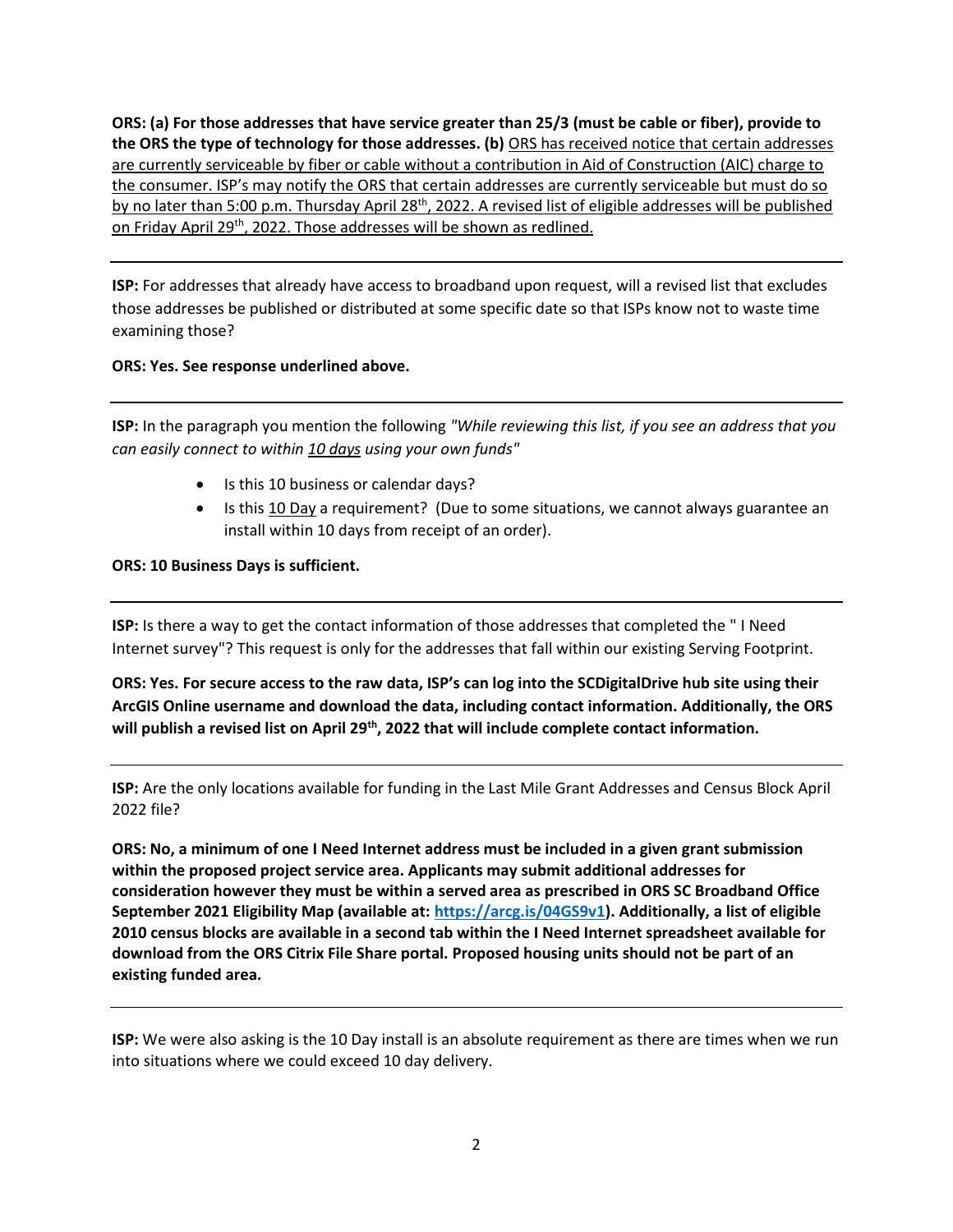**ORS: The 10 day install is not an absolute requirement, but the ORS does expect ISPs will connect homes that are already serviceable within a very short period of time, (approximately 10 business days).** 

**ISP:** Are electric cooperatives eligible to apply for the last mile grant if they do not provide retail broadband service directly to a consumer.

**ORS: To be eligible for the last mile grant program all applicants must meet the minimum requirements of the application, which includes the requirement to be registered with the FCC (FRN number), participates in the Affordable Connectivity Program (ACP), as of the date of the application submission, and provide advertised retail broadband rates.** 

**Entities that do not meet these requirements are encouraged to partner with eligible ISPs that do. The eligible ISP must be the applicant for the grant.**

**ISP:** On the last mile application, what if an application will have both FTTP and Coax? The current application will only allow you to select one technology. If we have two technologies for a single application how should this be handled?

**ORS: There is no limit on the number of applications an ISP can submit. Please submit a different application for each project and each technology type.**

**ISP:** For Question 2, do you want the stand-alone broadband prices that consumers will be offered, or all bundled offerings (including services like cable, security, and/or voice)?

**ORS: ORS would like to know the stand-alone pricing for Broadband/Internet. Certainly, the ISP is welcome to share additional information.** 

**ISP:** Will a simple bank letter suffice for the following requirement? "Proof that the applicant has secured necessary funds to meet its 50% financial match requirement".

**ORS: Documentation from an accredited financial institution will meet this requirement.**

**ISP:** What are some examples of non-eligible expense related to providing broadband service (Item B in ineligible expenses)

**ORS: Broadly, this refers operational expenses of a business that don't relate to infrastructure deployment (I.E. utility bills, salaries and overhead expenses that are not directly related to construction, office space related expenses, etc.)**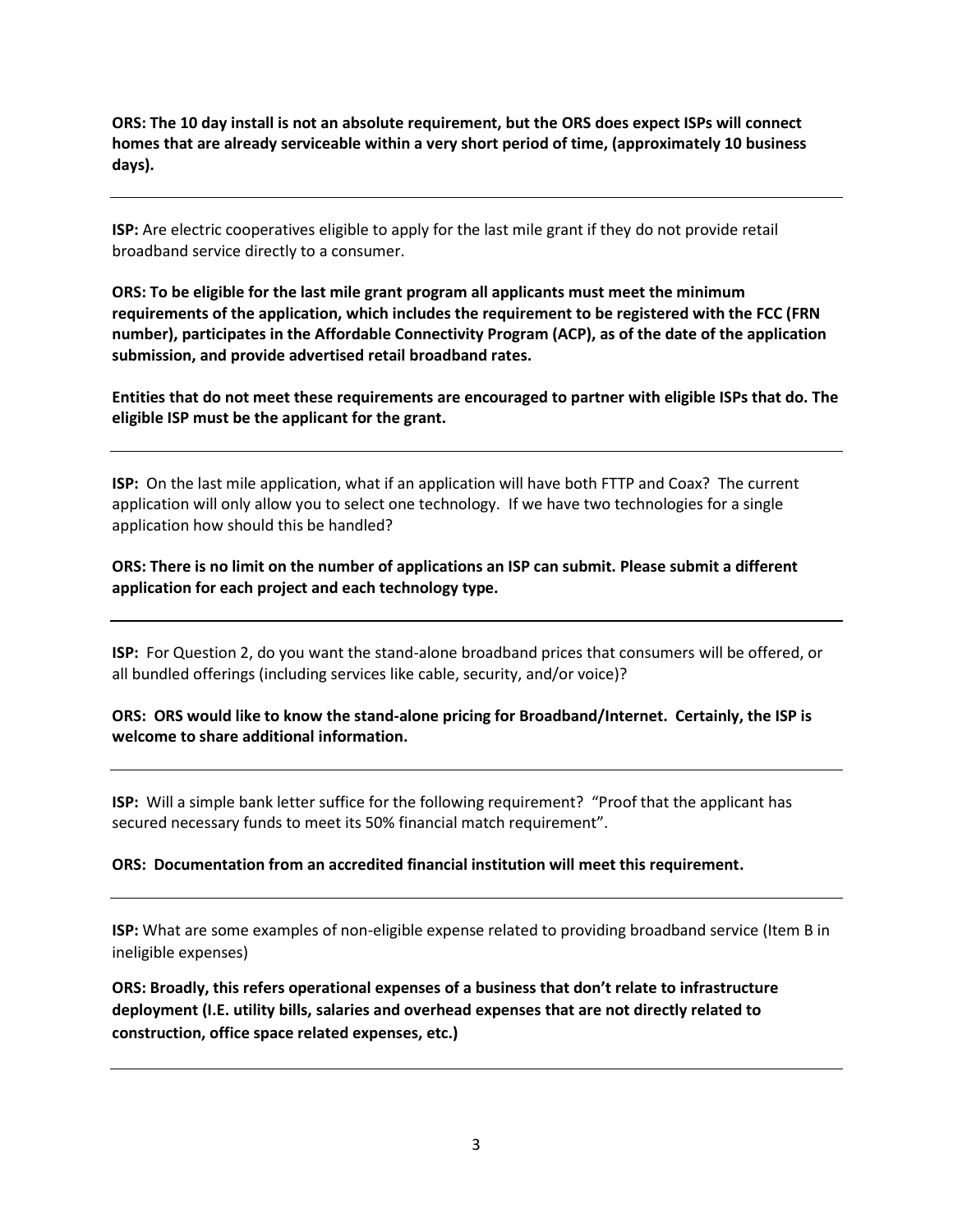**ISP:** Is the \$5,000 cap specified in the last mile grant award calculated based on the average cost per passing or on each individual location within an application?

## **ORS: The \$5,000 cap is the cost per location, NOT an average cost across all locations in an application**.

**ISP:** Is the \$5,000 cap specified in the last mile grant award calculated based on the average cost per passing or on each individual location within an application?

## **ORS: The \$5,000 cap is the cost per location, NOT an average cost across all locations in an application**.

**ISP:** I am finding addresses on the list that we either can already serve and/or will be served once the Rural Broadband grant ending in October is complete. Can I submit these back to your office?

**ORS: If you have consumers on the I Need Internet List that are serviceable at this time, please contact them directly and submit the list to ORS. While the period for submitting addresses back to ORS for removal from the LMGP list has passed (the deadline was 5:00pm April 28th 2022), grant applications will be published on ORS' website as part of the LMGP comment period.**

**ISP:** It's my understanding from the WebEx you would like small area applications for each area. We have calls that come in for just one customer. Should we do separate apps for each one of these as well?

**ORS: Greater preference will be given to those applications that are providing access to clusters of homes, as opposed to one home/one grant application.**

**ISP:** We have additional areas we know need service (they are repeat callers) – yet they did not show in your list. How should these be addressed?

**ORS: A minimum of one I Need Internet address must be included in a given grant submission within the proposed project service area. Applicants may submit additional addresses for consideration however they must be within a served area as prescribed in ORS SC Broadband Office September 2021 Eligibility Map (available at: [https://arcg.is/04GS9v1\)](https://gcc02.safelinks.protection.outlook.com/?url=https%3A%2F%2Farcg.is%2F04GS9v1&data=05%7C01%7Chpage%40ors.sc.gov%7C7ae38ea822a84b5b8dcc08da2ead3ad7%7Ce9f8d01480d84f27b0d6c3d6c085fcdd%7C0%7C0%7C637873618802413726%7CUnknown%7CTWFpbGZsb3d8eyJWIjoiMC4wLjAwMDAiLCJQIjoiV2luMzIiLCJBTiI6Ik1haWwiLCJXVCI6Mn0%3D%7C3000%7C%7C%7C&sdata=nALIj24qT%2FmBr9nLE81GXb7td%2F9q7ghx8NY%2B1ccb6dA%3D&reserved=0). Additionally, a list of eligible 2010 census blocks are available in a second tab within the I Need Internet spreadsheet available for download from the ORS Citrix File Share portal.** 

**ISP:** Is the \$5,000 cap specified in the last mile grant award calculated based on the average cost per passing or on each individual location with in an application?

**ORS: The \$5,000 cap is the cost per location, NOT an average cost across all locations in an application**.